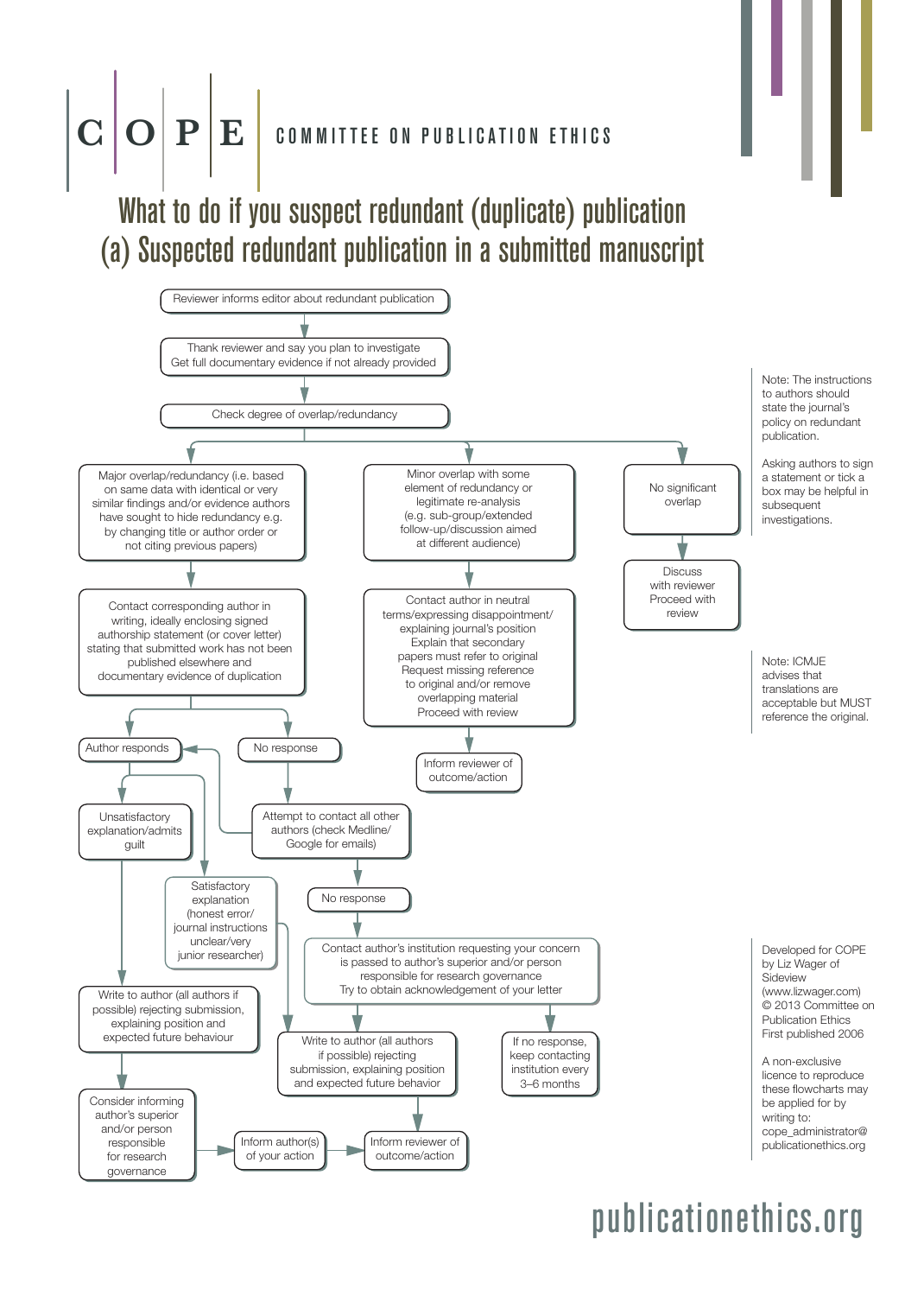## **P** E **COMMITTEE ON PUBLICATION ETHICS**

### What to do if you suspect redundant (duplicate) publication (b) Suspected redundant publication in a published manuscript

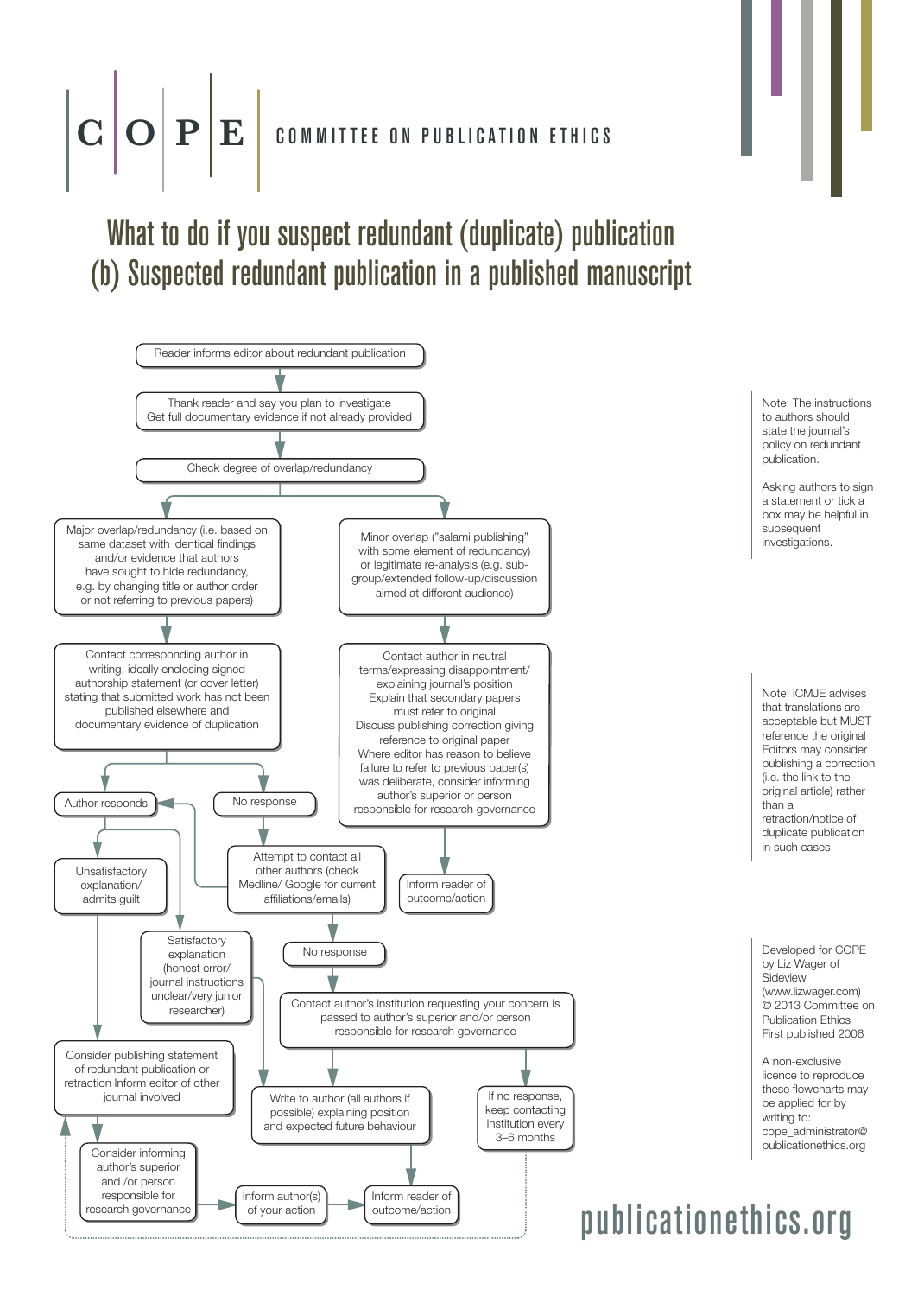

Inform author(s) of your action

author's superior and/ or person responsible for research governance and/or potential victim

Inform reviewer of outcome/action

authorities, e.g. ORI in US, GMC in UK

cope\_administrator@ publicationethics.org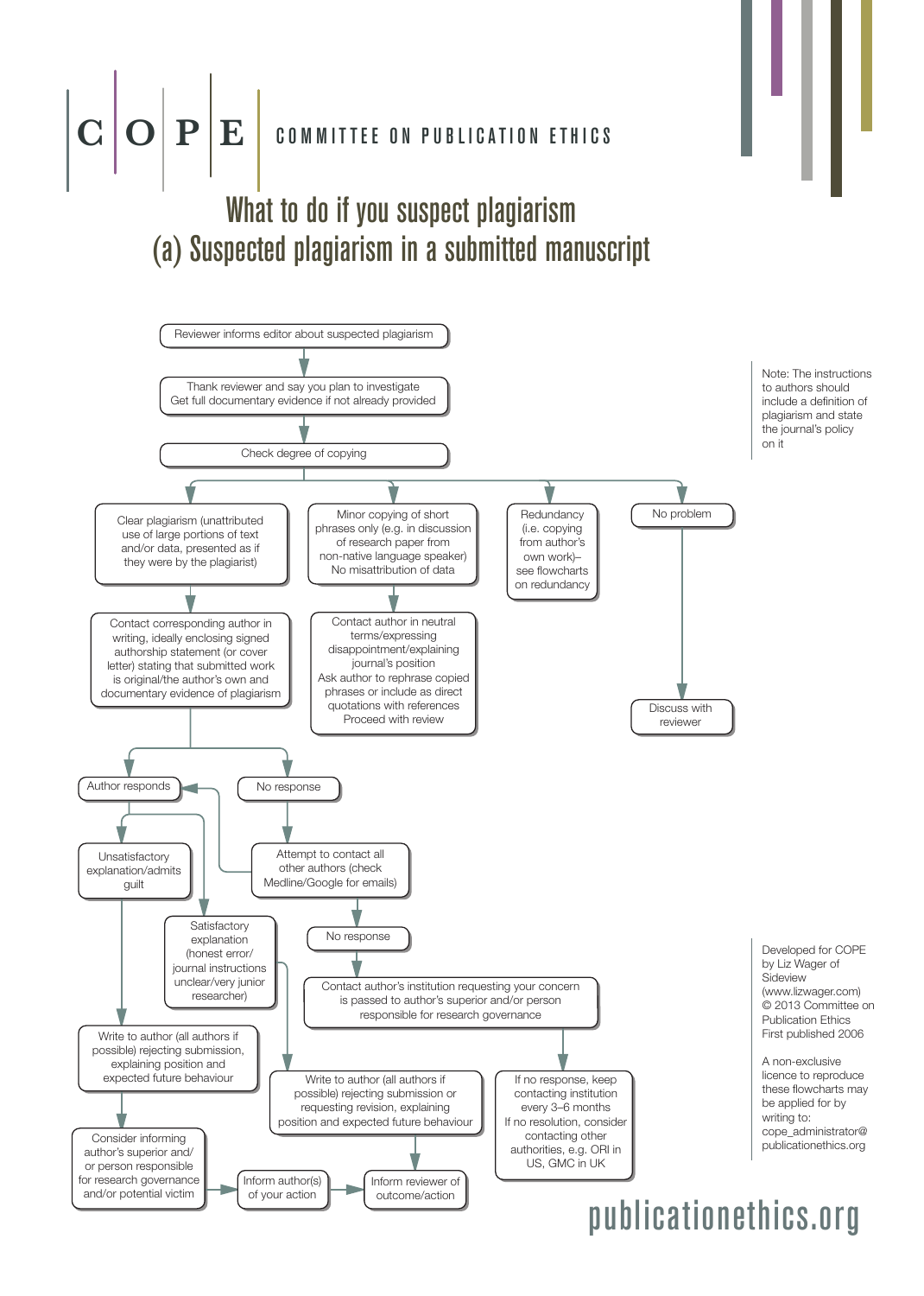

### What to do if you suspect plagiarism (b) Suspected plagiarism in a published manuscript



Note: The instructions to authors should include a definition of plagiarism and state the journal's policy on it

Developed for COPE by Liz Wager of Sideview (www.lizwager.com) © 2013 Committee on Publication Ethics First published 2006

A non-exclusive licence to reproduce these flowcharts may be applied for by writing to: cope\_administrator@ publicationethics.org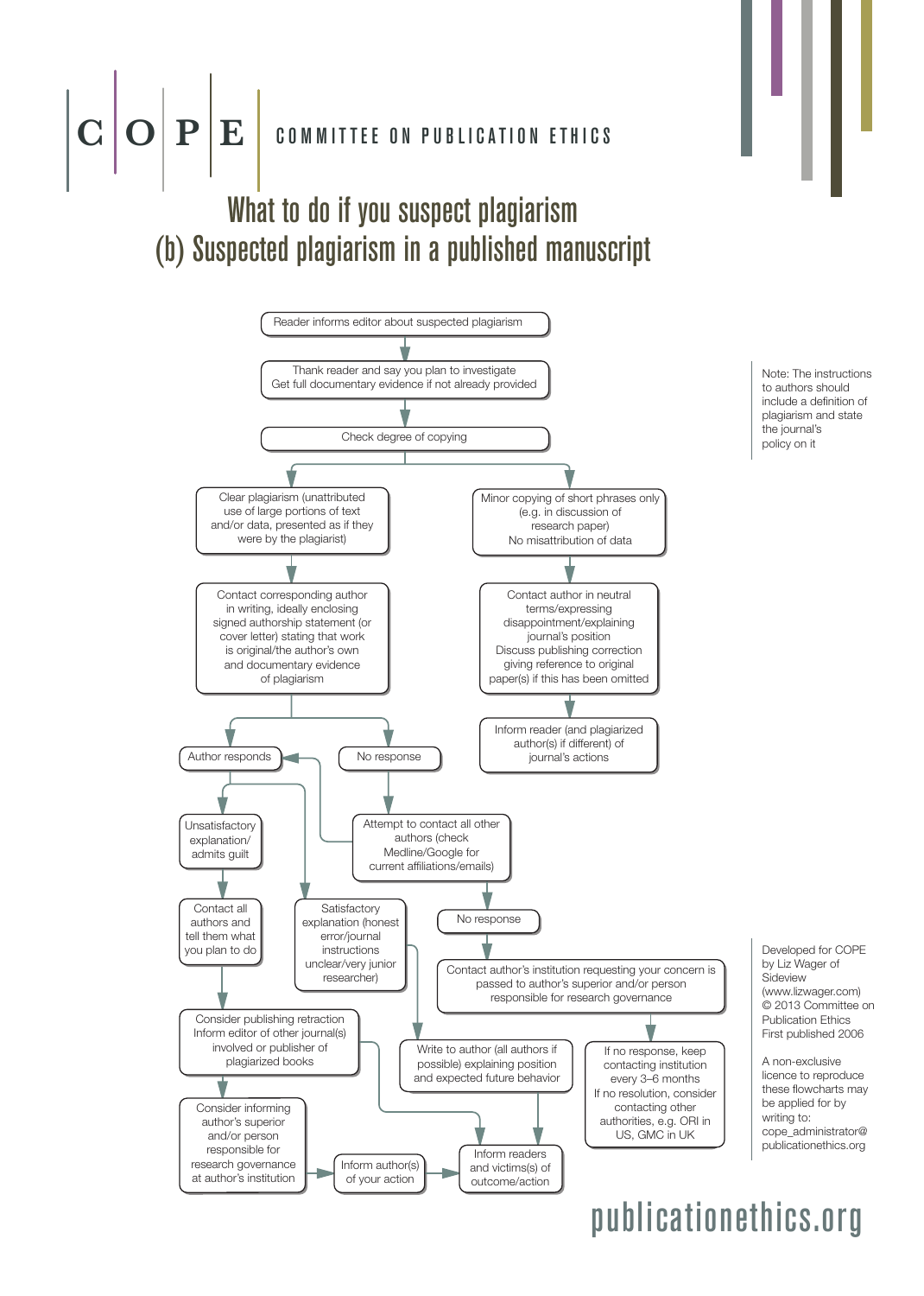

### What to do if you suspect fabricated data (a) Suspected fabricated data in a submitted manuscript

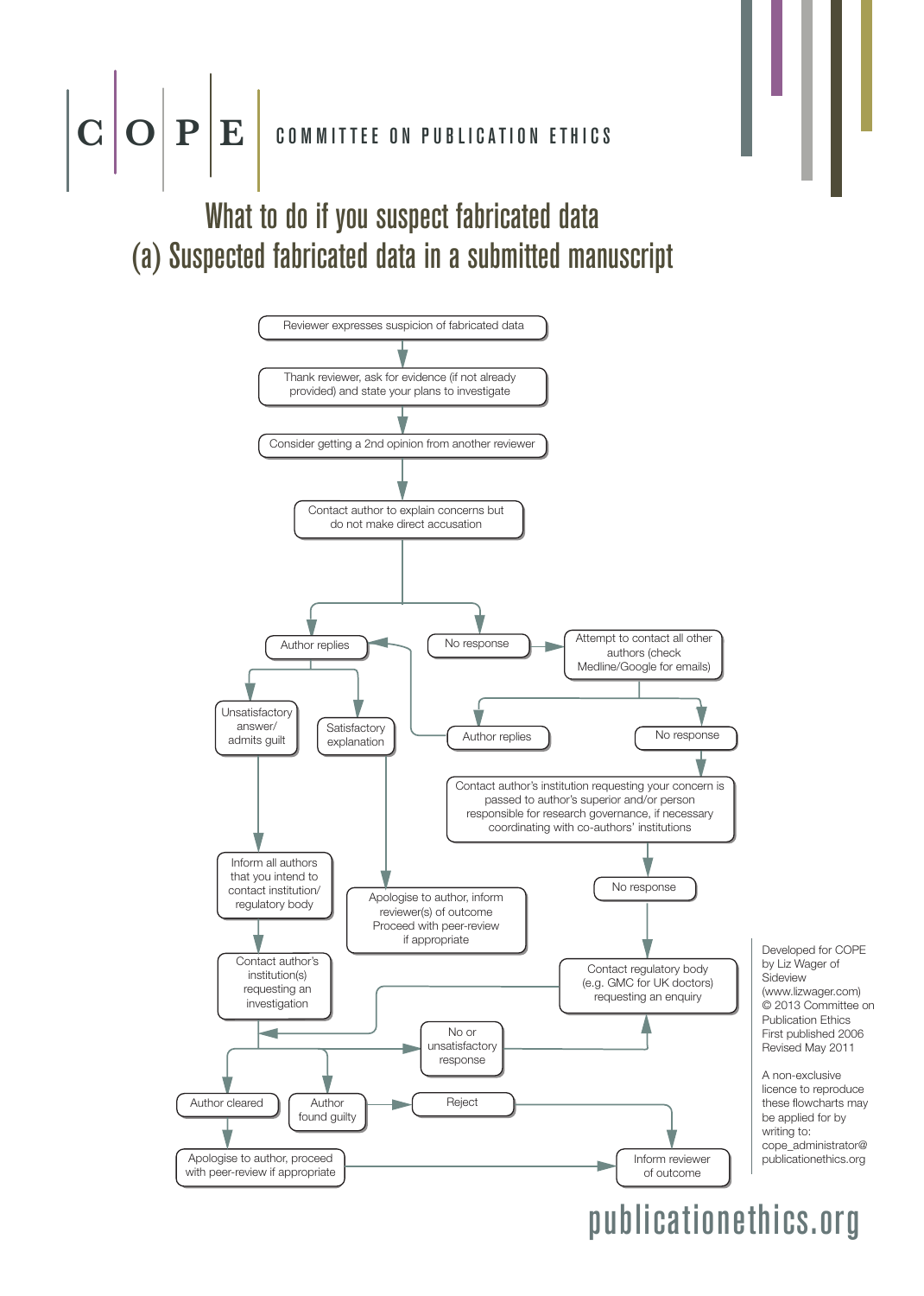

### What to do if you suspect fabricated data (b) Suspected fabricated data in a published manuscript

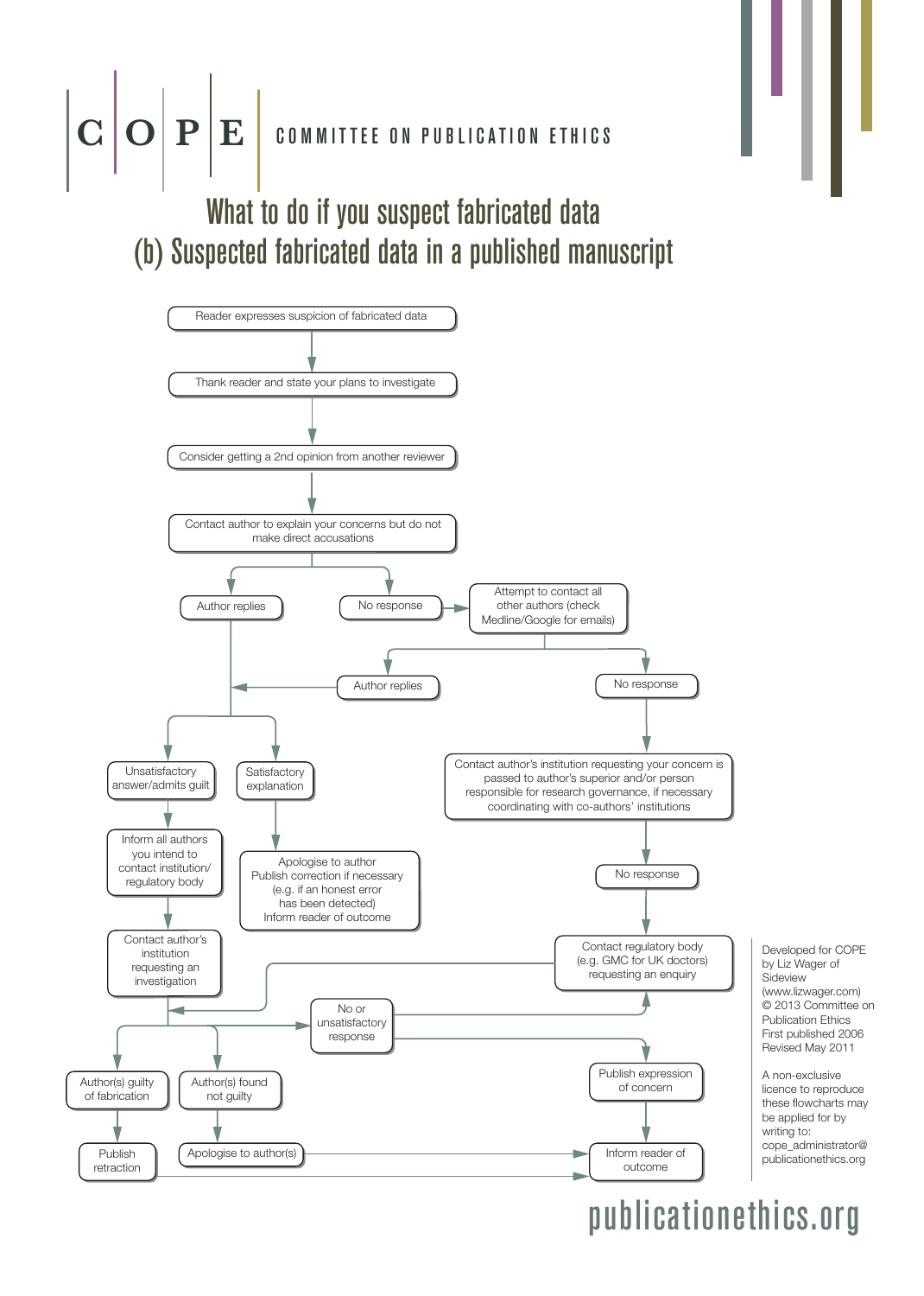## $\mathbf{C} \|\mathbf{O}\|\mathbf{P}\|\mathbf{E}\|$  committee on publication ethics

Changes in authorship

#### (a) Corresponding author requests addition of extra author before publication



Note: Major changes in response to reviewer comments, e.g. adding new data might justify the inclusion of a new author

Developed for COPE by Liz Wager of **Sideview** (www.lizwager.com) © 2013 Committee on Publication Ethics First published 2006

A non-exclusive licence to reproduce these flowcharts may be applied for by writing to: cope\_administrator@ publicationethics.org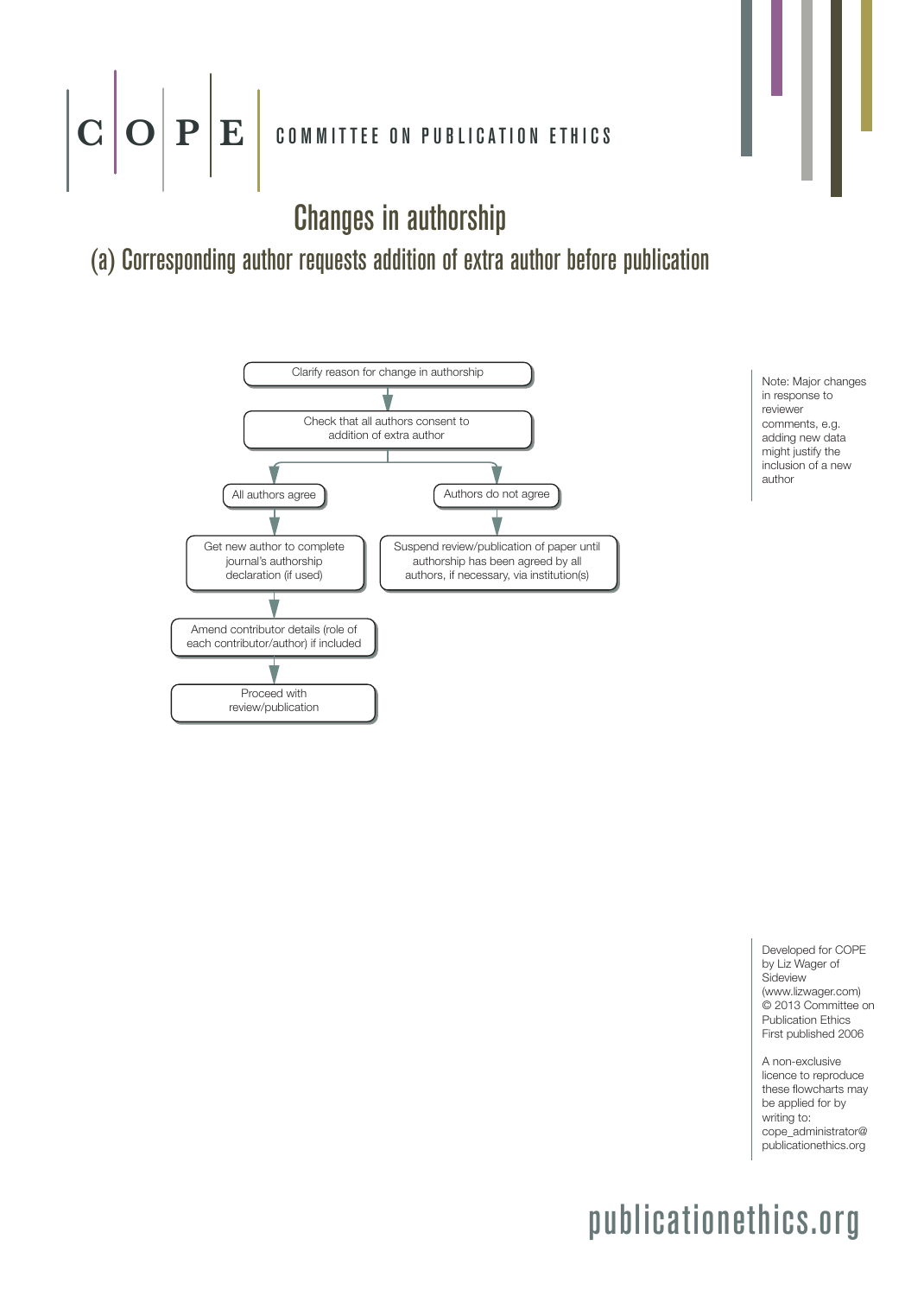## $\mathbf{C} \|\mathbf{O}\|\mathbf{P}\|\mathbf{E}\|$  committee on publication ethics

Changes in authorship

### (b) Corresponding author requests removal of author before publication



Note: Most important to check with the author(s) whose name(s) is/are being removed from the paper and get their agreement in writing

Developed for COPE by Liz Wager of **Sideview** (www.lizwager.com) © 2013 Committee on Publication Ethics First published 2006

A non-exclusive licence to reproduce these flowcharts may be applied for by writing to: cope\_administrator@ publicationethics.org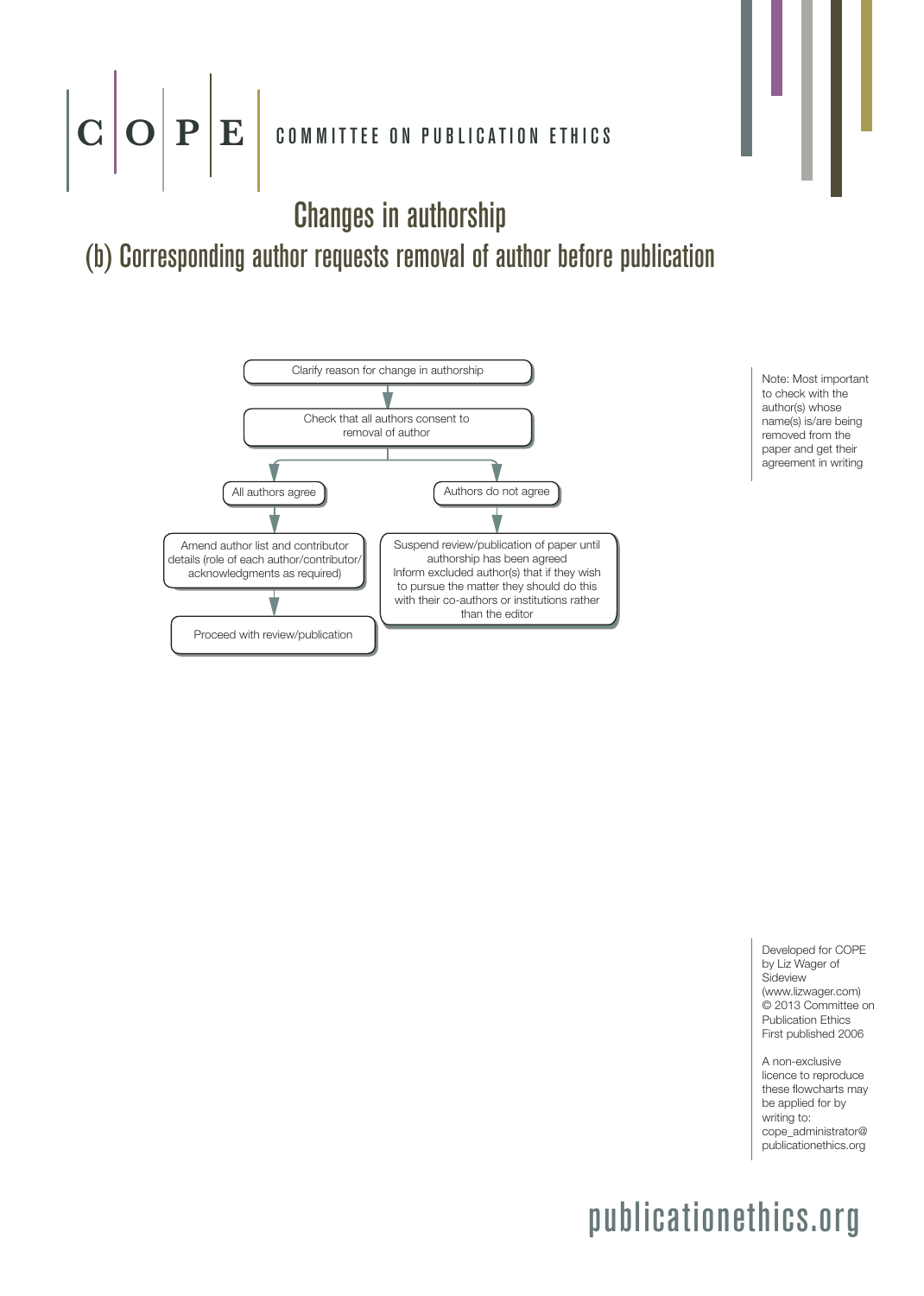

#### Changes in authorship (c) Request for addition of extra author after publication



To prevent future problems: (1) Before publication, get authors to sign statement that all listed authors meet authorship criteria and that no others meeting the criteria have been omitted (2) Publish details of each person's contribution to the research and publication

Developed for COPE by Liz Wager of **Sideview** (www.lizwager.com) © 2013 Committee on Publication Ethics First published 2006

A non-exclusive licence to reproduce these flowcharts may be applied for by writing to: cope\_administrator@ publicationethics.org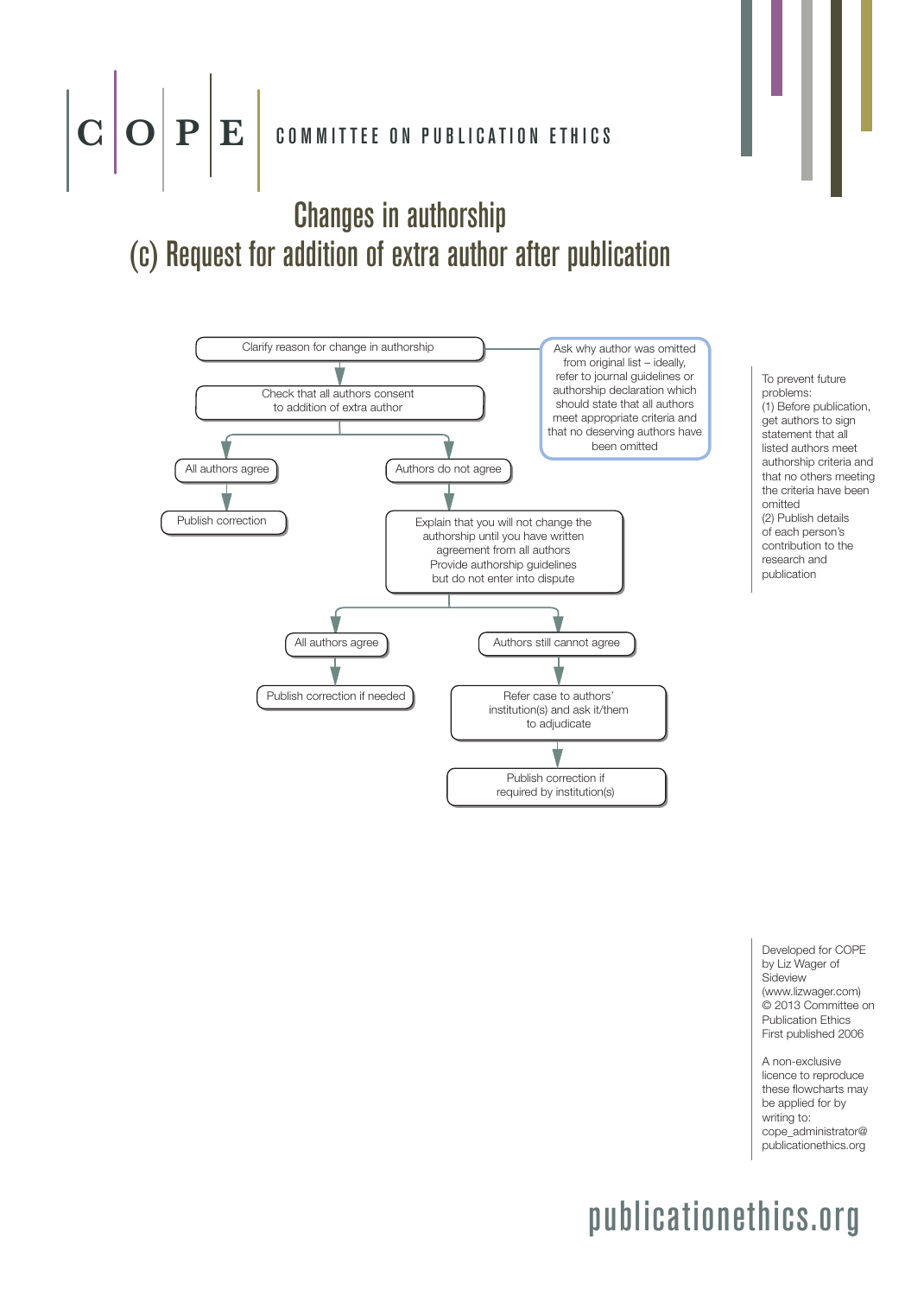# $\textbf{C} \textbf{O} \textbf{P} \textbf{E}$  committee on publication ethics

### Changes in authorship (d) Request for removal of author after publication



Developed for COPE by Liz Wager of Sideview (www.lizwager.com) © 2013 Committee on Publication Ethics First published 2006

A non-exclusive licence to reproduce these flowcharts may be applied for by writing to: cope\_administrator@ publicationethics.org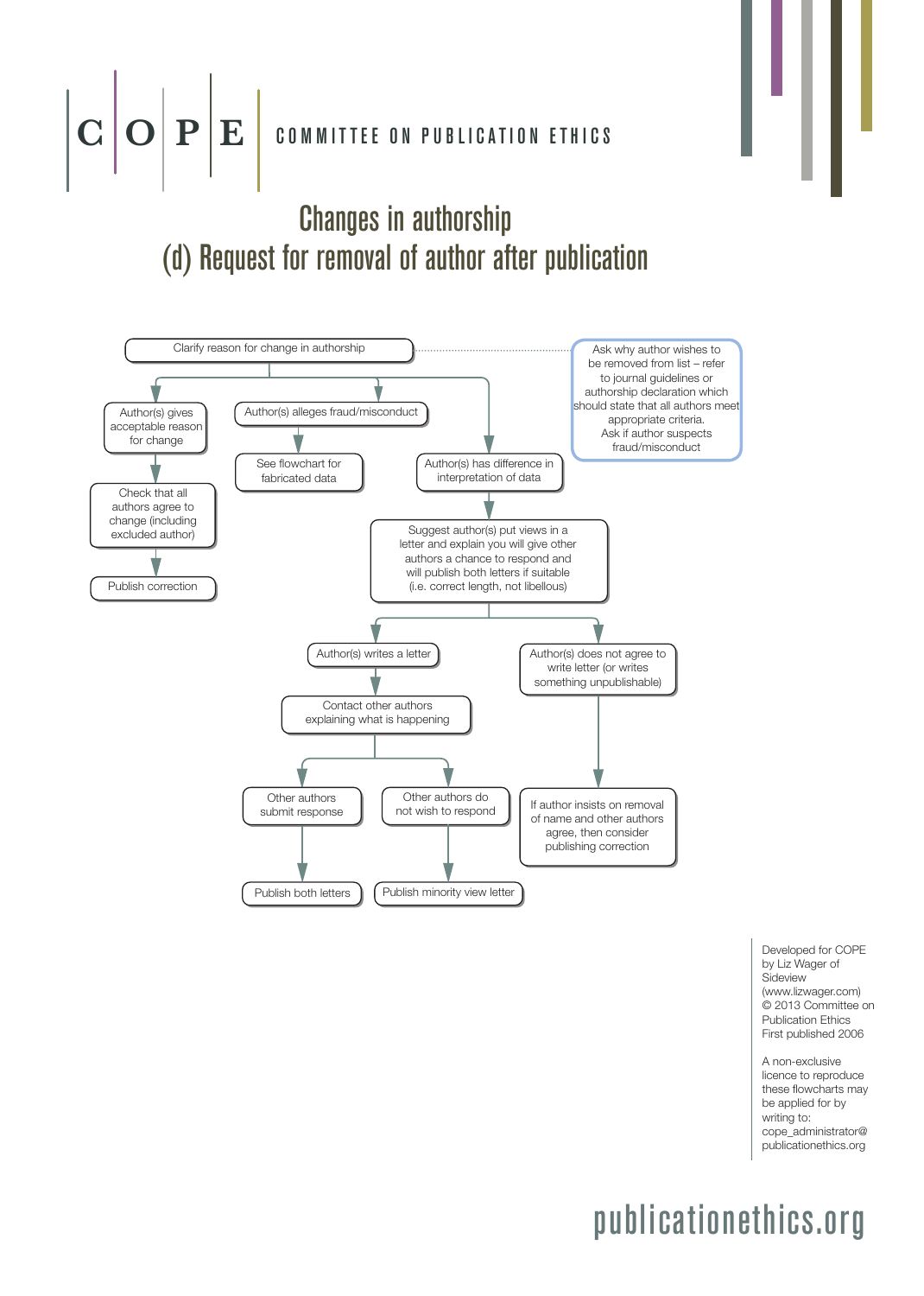### $\mathbf{P} | \mathbf{E} |$  committee on publication ethics

### What to do if you suspect ghost, guest or gift authorship

(see also flowcharts on Changes in authorship, as such requests may indicate the presence of a ghost or gift author)

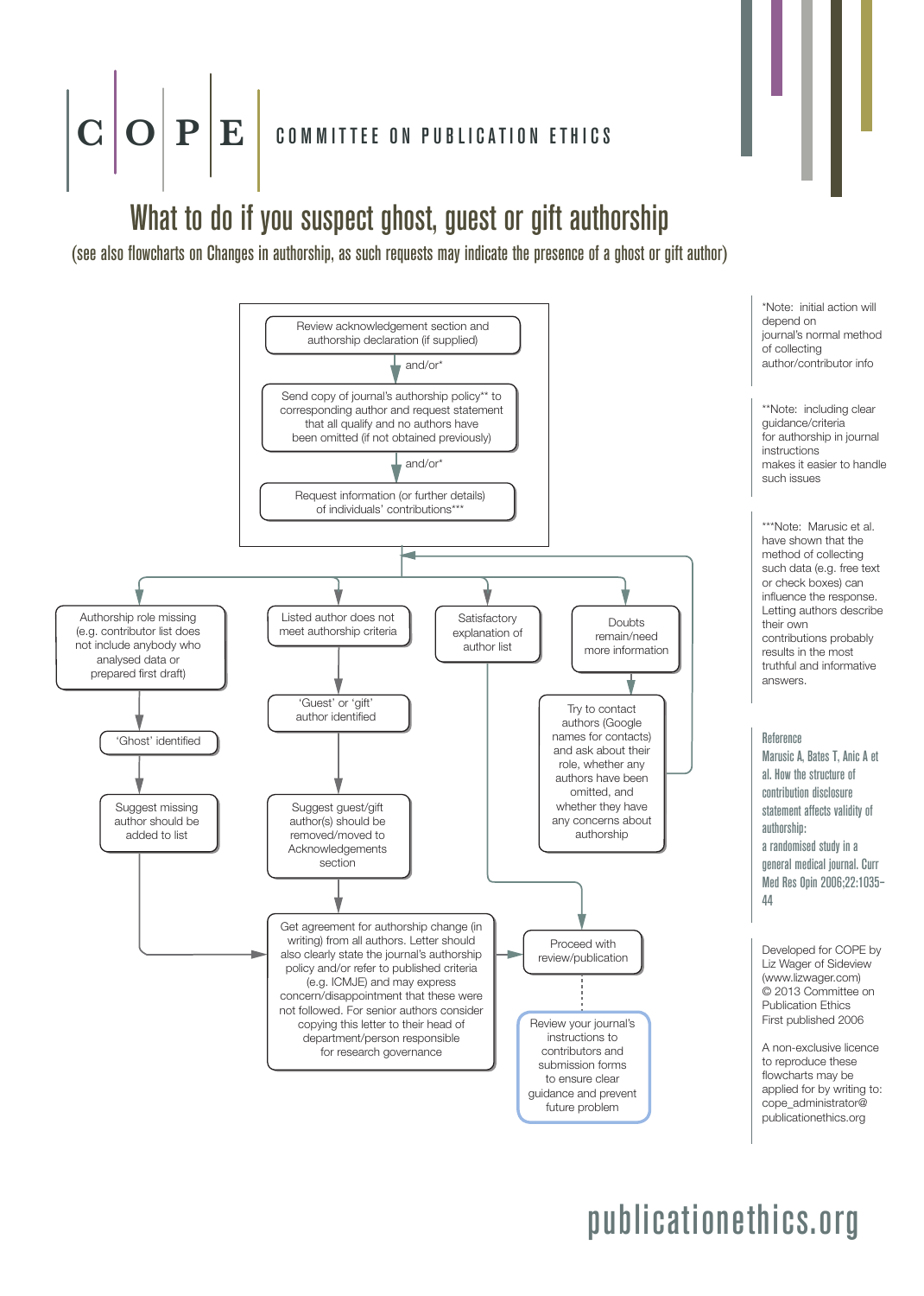## $\mathbf{P} \mathbf{E}$  committee on publication ethics

#### How to spot authorship problems

Editors cannot police author or contributor listing for every submission but may sometimes have suspicions that an author list is incomplete or includes undeserving (guest or gift) authors. The COPE flowchart on 'What to do if you suspect ghost, guest or gift authorship suggests actions for these situations. The following points are designed to help editors be alert for inappropriate authorship and spot warning signs which may indicate problems.

#### Type of authorship problems

A ghost author is someone who is omitted from an authorship list despite qualifying for authorship. This is not necessarily the same as a ghost writer, since omitted authors often perform other roles, in particular data analysis. (Gotzsche et al. have shown that statisticians involved with study design are frequently omitted from papers reporting industry-funded trials.) If a professional writer has been involved with a publication it will depend on the authorship criteria being used whether s/he fulfils the criteria to be listed as an author. Using the ICMJE criteria for research papers, medical writers usually do not qualify as authors, but their involvement and funding source should be acknowledged.

A guest or gift author is someone who is listed as an author despite not qualifying for authorship. Guests are generally people brought in to make the list look more impressive (despite having little or no involvement with the research or publication). Gift authorship often involves mutual CV enhancement (i.e. including colleagues on papers in return for being listed on theirs).

#### Signs that might indicate authorship problems

- Corresponding author seems unable to respond to reviewers' comments
- Changes are made by somebody not on the author list (check Word document properties to see who made the changes but bear in mind there may be an innocent explanation for this, e.g. using a shared computer, or a secretary making changes)
- Document properties show the manuscript was drafted by someone not on the author list or properly acknowledged (but see above)
- Impossibly prolific author e.g. of review articles/opinion pieces (check also for redundant/overlapping publication) (this may be detected by a Medline or Google search using the author's name)
- Several similar review articles/editorials/opinion pieces have been published under different author names (this may be detected by a Medline or Google search using the article title or key words)
- Role missing from list of contributors (e.g. it appears that none of the named authors were responsible for analysing the data or drafting the paper)
- Unfeasibly long or short author list (e.g. a simple case report with a dozen authors or a randomised trial with a single author)
- Industry-funded study with no authors from sponsor company (this may be legitimate, but may also mean deserving authors have been omitted; reviewing the protocol may help determine the role of employees - see Gotzsche et al. and commentary by Wager)

**References** Gotzsche PC, Hrobjartsson A, Johansen HK, Haar MT, Altman DG et al. Ghost authorshin in industryintiated randomised trials. PLoS Med 2007; 4(1):e19. doi:10.1371/journal. pmed.00440019

Wager E (2007) Authors, Ghosts, Damned Lies, and Statisticians. PLoS Med 2007;4(1):e34. doi:10.1371/journal. pmed.0040034

Developed for COPE by Liz Wager of Sideview (www.lizwager.com) © 2013 Committee on Publication Ethics First published 2006

A non-exclusive licence to reproduce these flowcharts may be applied for by writing to: cope\_administrator@ publicationethics.org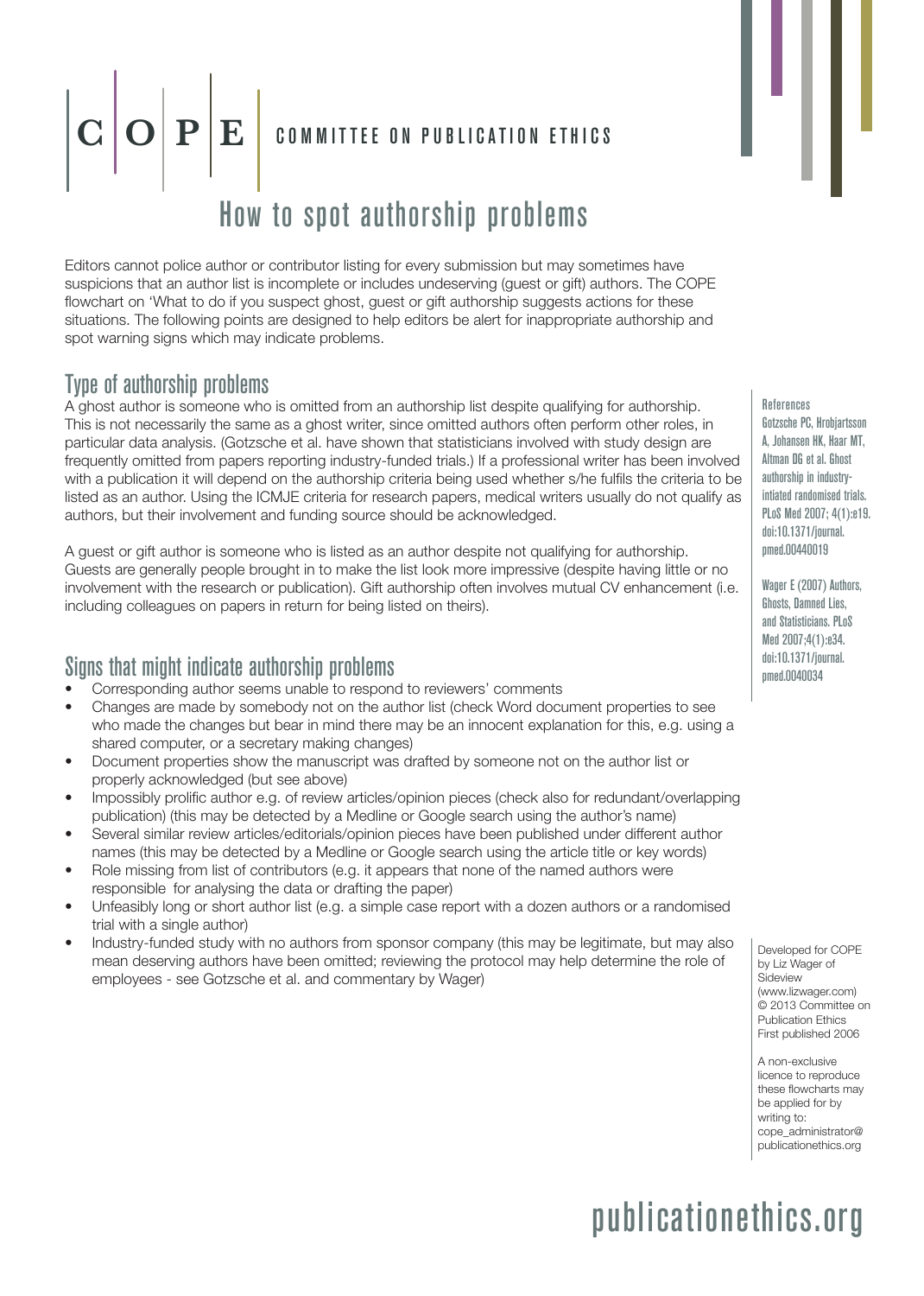### $\mathbf{C}\left|\mathbf{O}\right|\mathbf{P}\Big|\mathbf{E}\Big|$  committee on publication ethics

### What to do if a reviewer suspects undisclosed conflict of interest (Col) in a submitted manuscript



Developed for COPE by Liz Wager of Sideview (www.lizwager.com) © 2013 Committee on Publication Ethics First published 2006

A non-exclusive licence to reproduce these flowcharts may be applied for by writing to: cope\_administrator@ publicationethics.org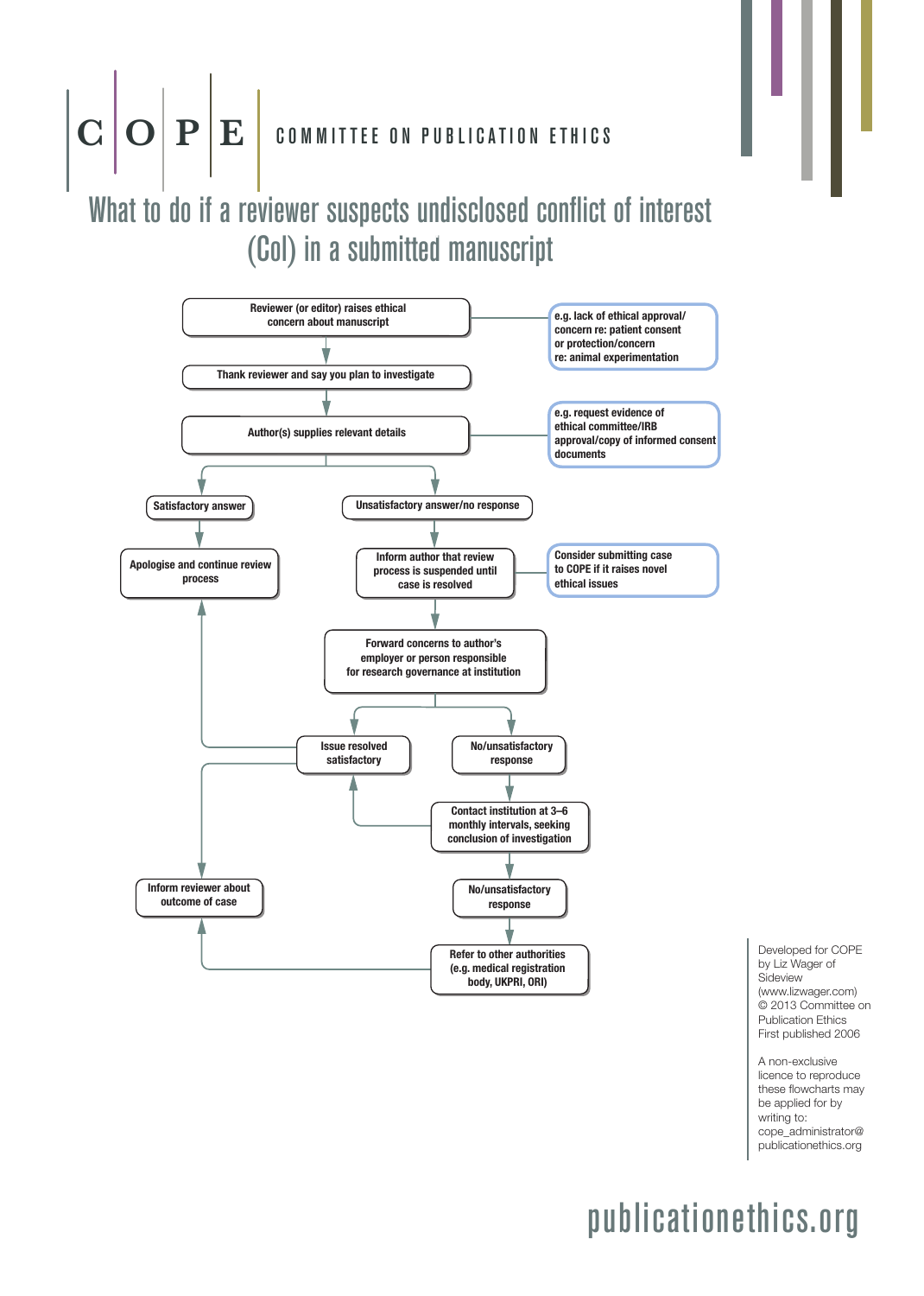### $\mathbf{C}\,\big|\!\mathbf{O}\big|\,\mathbf{P}\big|\mathbf{E}\,\big|$  committee on publication ethics

### What to do if a reader suspects undisclosed conflict of interest (CoI) in a published article



Note: To avoid future problems: Always get signed statement of Cols from all authors and reviewers before publication. Ensure journal guidelines include clear definition of Col

Developed for COPE by Liz Wager of **Sideview** (www.lizwager.com) © 2013 Committee on Publication Ethics First published 2006

A non-exclusive licence to reproduce these flowcharts may be applied for by writing to: cope\_administrator@ publicationethics.org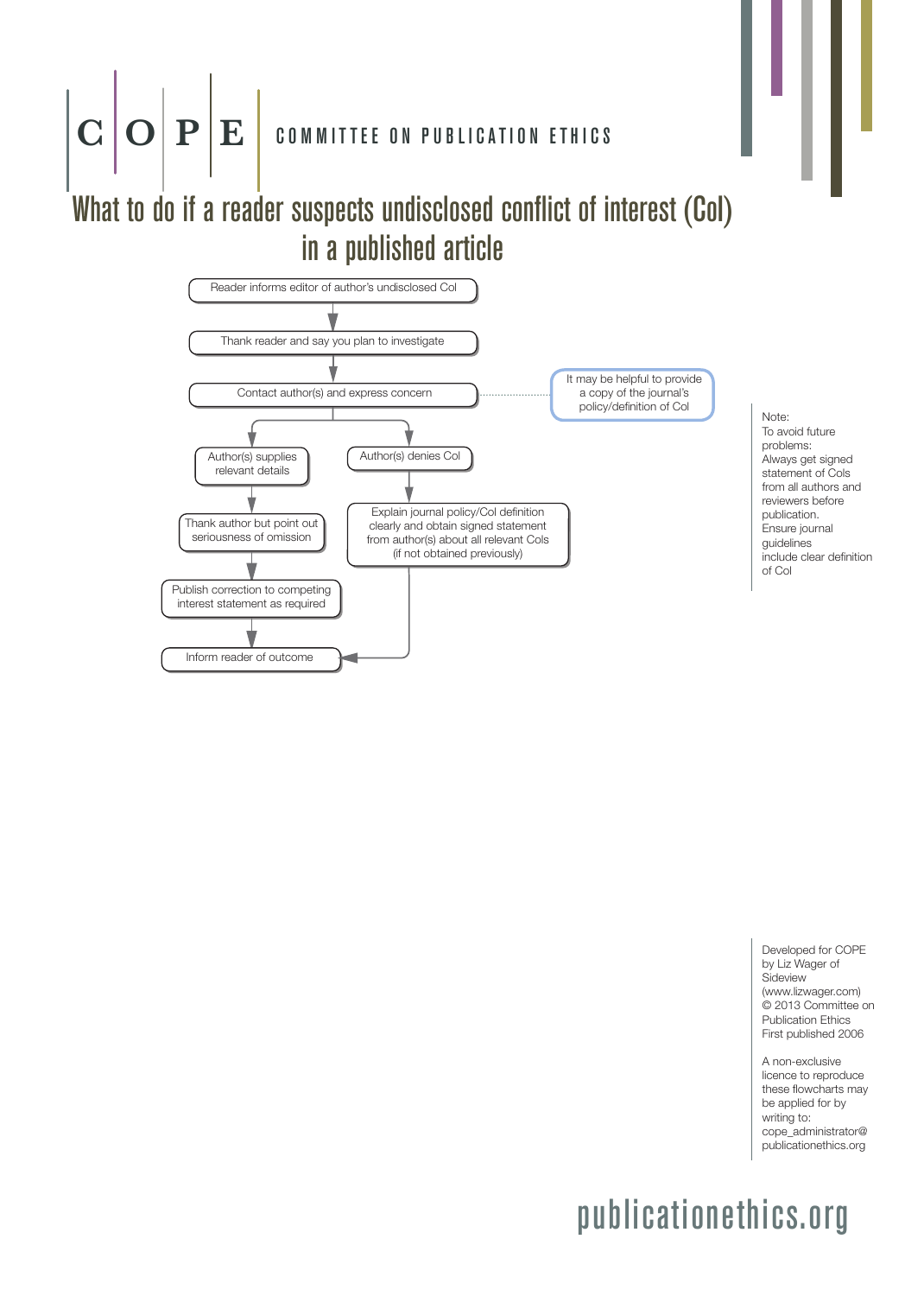### $\mathbf{C}\left|\mathbf{O}\right|\mathbf{P}\left|\mathbf{E}\right|$  committee on publication ethics

### What to do if you suspect an ethical problem with a submitted manuscript



Developed for COPE by Liz Wager of Sideview (www.lizwager.com) © 2013 Committee on Publication Ethics First published 2006

A non-exclusive licence to reproduce these flowcharts may be applied for by writing to: cope\_administrator@ publicationethics.org